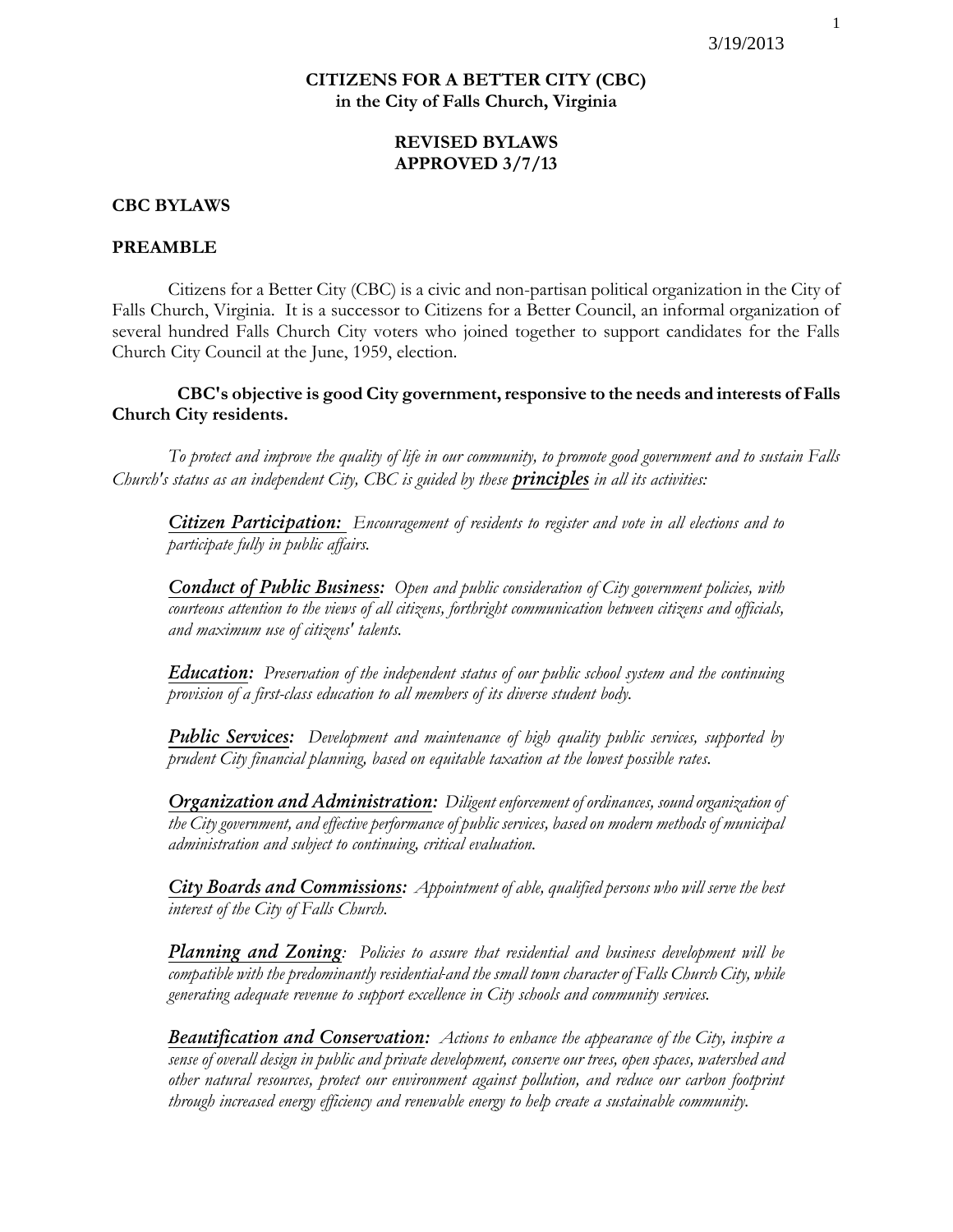*Regional Cooperation: Collaboration with other jurisdictions in the metropolitan area to solve common problems.*

*Equal Opportunity: Encouragement of the exercise of the basic right of all to join fully in the life of the City, regardless of race, creed, color, gender, sexual orientation, national origin, disability, age, socio-economic status, or religion.*

# **ARTICLE I - NAME**

The organization shall be known as the Citizens for a Better City (CBC), in the City of Falls Church, Virginia.

## **ARTICLE II - FUNCTIONS OF CBC [See exception to ARTICLE II (a) in ARTICLE XII]**

- (a) To select able and qualified persons to run as CBC candidates for the Falls Church City Council and the Falls Church City School Board, and to seek their election.
- (b) To keep its members and the public informed about issues facing the Falls Church City government and school system, as well as CBC objectives, principles and activities.
- (c) To promote civic engagement.

## **ARTICLE III - MEMBERSHIP AND DUES**

(a) Any person at least 17 years of age residing in the City of Falls Church, Virginia, who supports the principles set forth in the preamble and pays the membership dues may be a member of the organization.

(b) Membership dues for shall be fixed by the Executive Committee. The membership year begins on January 1, and dues are accepted throughout the year.

# **ARTICLE IV - OFFICERS AND THEIR DUTIES**

(a) President - Shall serve as principal executive officer of the organization, preside at meetings of the membership and serve as Chair of the Executive Committee. At a Nominating Convention the President serves ex officio as presiding officer pending election of the Permanent Chair of the convention. The President of CBC and the First Vice President when acting as President shall refrain from activities that would tend to identify publicly herself/himself, the office, or CBC as an organization, with any partisan political party, campaign, or candidates.

(b) First Vice President - Shall act for and serve in the absence of the President.

(c) Second Vice President - Shall perform such duties as may be specified by the President.

(d) Secretary - Shall take minutes and maintain the official records of all meetings of the membership and of the Executive Committee. The Secretary shall keep a list of all voting members on the Executive Committee for the purpose of determining a quorum.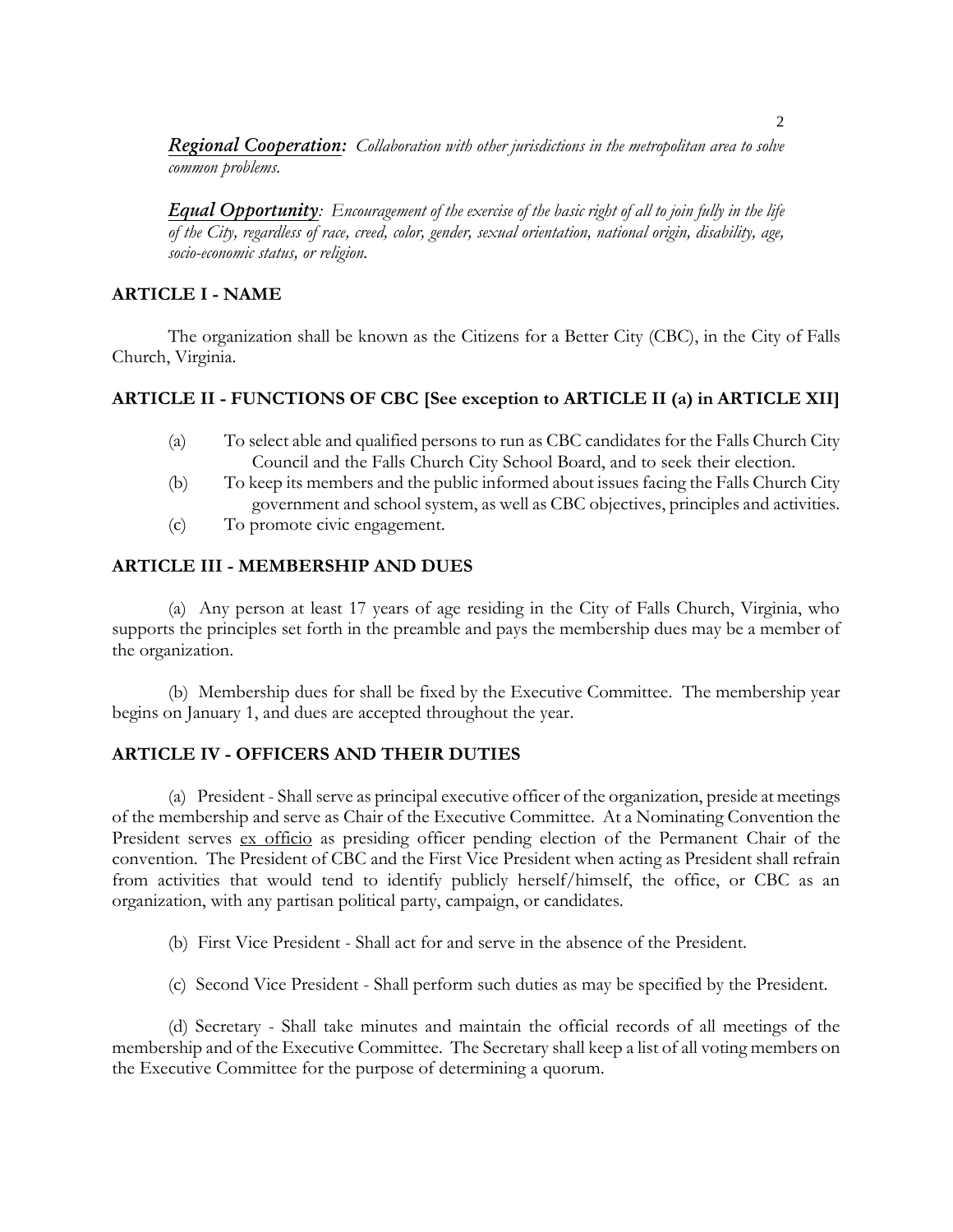(e) Treasurer - Shall be responsible for receipt and disbursement of all funds of the organization and for maintaining its financial records. As described below, the CBC Campaign Committee financial records shall be maintained separately by the CBC Campaign Committee Treasurer, consistent with ARTICLE VIII, Section (e), who will also file the required reports to the Virginia State Board of Elections.

#### **ARTICLE V - THE EXECUTIVE COMMITTEE**

(a) The Executive Committee shall be composed of at least eleven and no more than nineteen voting members elected by the general membership: the five Officers, the immediate Past President, representatives of each of the three wards and multiple neighborhoods, and members at-large who are members of CBC. Whenever possible, these voting members should include at least one former President of CBC, one former member of the Falls Church City Council, and one former member of the Falls Church City School Board.

(b) The Executive Committee shall transact all business referred to it by the membership, perform the functions of CBC between meetings of the membership, make arrangements for meetings of the general membership, and authorize or approve expenditures of the organization.

(c) The Executive Committee shall meet, upon reasonable notification, at the call of the President or at the request of five or more of its members. These meetings are open to the general membership and invited guests.

(d) A quorum shall consist of at least half the voting members of the Executive Committee. Voting members of the Executive Committee must maintain regular attendance at the meetings and may miss no more than three meetings in a row, or they will be considered to have tendered their resignation unless they have contacted the President to explain any special circumstances.

(e) In cases where timely action is required on a matter and it is infeasible to call a meeting of the Executive Committee, the President may conduct a remote (unassembled) meeting of the Executive Committee using available information technology (telephone, fax, email, etc.). When responses from a majority of the Executive Committee members produce a consensus for action, the President may proceed to act accordingly. The President shall report on actions taken as a result of a remote meeting at the immediately following Executive Committee meeting, and the minutes of that meeting shall include a record of the remote meeting and actions taken.

### **ARTICLE VI - ELECTION AND TENURE OF OFFICERS AND MEMBERS OF THE EXECUTIVE COMMITTEE**

(a) Officers and members at-large of the Executive Committee shall serve two-year terms or until their successors are elected. They shall take office at the close of the meeting at which they are elected.

(b) Officers and members at-large of the Executive Committee shall be elected from among members of CBC who are qualified voters in the City of Falls Church, provided that 17-year-old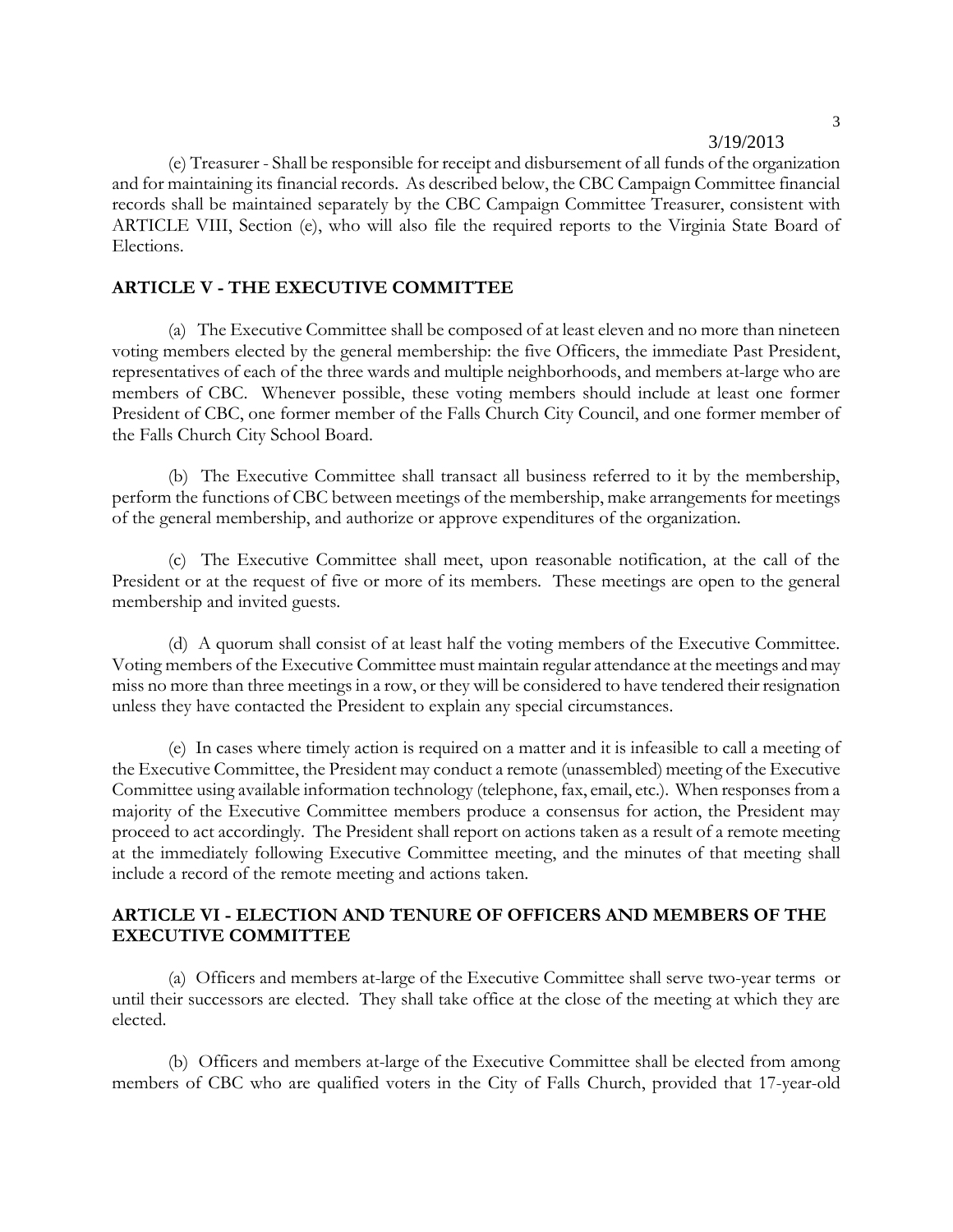members and members who are foreign-born residents pending citizenship by naturalization may be elected as officers or members at-large of the Executive Committee; such elections shall be at meetings of the membership designated for that purpose. The Nominating Committee shall bring forth a slate of nominees endorsed by the sitting Executive Committee, and nominations may also be accepted from the floor.

(c) In the event of a vacancy in the office of President, the First Vice President shall succeed to that office for the remainder of the term. A vacancy in any other office or among members at-large of the Executive Committee shall be filled by the Executive Committee and the person so designated shall serve for the unexpired term.

(d) Any officer or member at-large of the Executive Committee may be removed by a twothirds vote of the members present at a duly called meeting of the general membership, provided that no such removal may be considered unless proposed by the Executive Committee or in a petition signed by ten members of the organization, and unless made known to the membership in the manner provided for proposed amendments to the bylaws in ARTICLE XI hereof.

### **ARTICLE VII - MEETINGS OF THE GENERAL MEMBERSHIP**

(a) A meeting of the general membership, known as the annual meeting, shall be held each year, cognizant of election cycles as well as school, religious and community calendars, generally in January. Every two years**,** at such meetings, the officers and the members at-large of the Executive Committee shall be elected for the terms specified in ARTICLE VI. At each annual meeting an annual report of the activities of the organization shall be presented by the President.

(b) Other meetings of the general membership shall be held as determined by the Executive Committee or upon petition of not less than ten percent of the membership.

(c) All meetings of the general membership shall be open to the public.

(d) Twenty-five members shall constitute a quorum for the purpose of transacting business at any meeting of the general membership.

(e) A public announcement and a notice to the general membership of the time and place of any meeting of the general membership shall be made at least one week prior to the time such meeting is held.

# **ARTICLE VIII - NOMINATING CONVENTIONS AND CAMPAIGN COMMITTEE [See exception to ARTICLE VIII in ARTICLE XII]**

(a) CBC Nominating Conventions shall be held in local election years for the purpose of selecting CBC candidates for the Falls Church City Council and the Falls Church City School Board; such conventions shall be held not later than ten days prior to the date that candidates are required by law to file for the nomination with the election officials in elections at which members of the Falls Church City Council and the Falls Church City School Board are elected. The CBC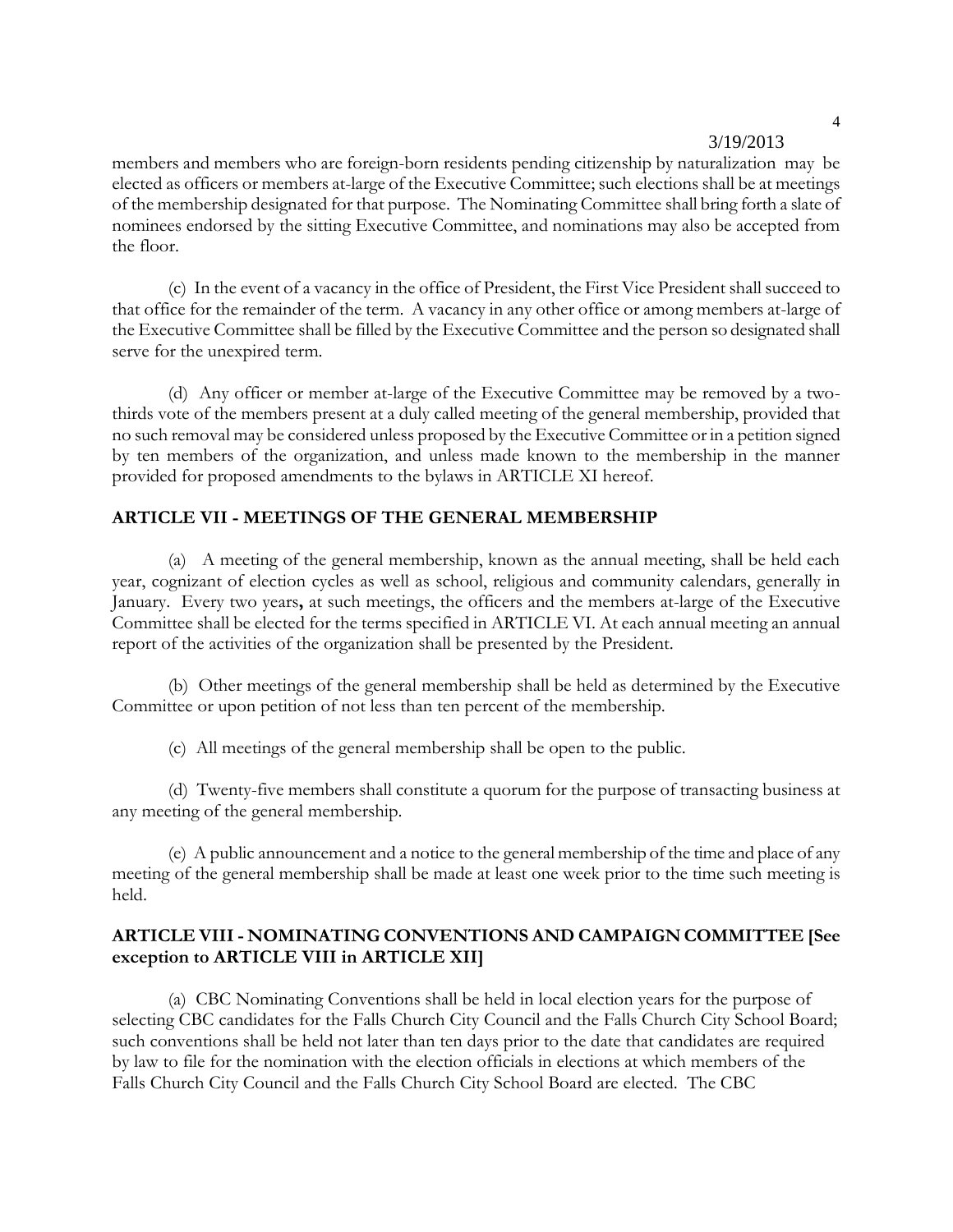Nominating Conventions shall be open to the general public.

(b) The Executive Committee may direct either:

(1) that any particular convention shall have the characteristics of a Town Meeting open to all persons who will be of voting age at the time of the next City Council/City School Board election and residing in the City of Falls Church, Virginia; such persons may participate fully in each convention and vote on the nomination of candidates for City Council or City School Board, as the case may be, or

(2) that only members of CBC shall be eligible to vote at the conventions.

(c) A public announcement of the time and place of the conventions shall be made in media outlets focused on the City of Falls Church and a notice of the time and place of the conventions shall be sent to the general membership at least one week prior to the time such conventions are held.

**(d)** The purpose of the CBC convention is to nominate candidates who will uphold CBC Principles and who have demonstrated significant leadership, sound judgment, adherence to ethical standards, integrity and a commitment to good governance on City boards and commissions, school associations, other governance bodies, and/or in community, citizen and professional organizations, along with relevant skills and experience.

(e) A CBC Campaign Committee shall be established following the Nominating Conventions. The President of CBC shall be an ex officio member of the CBC Campaign Committee. Other committee members shall be named by the nominees of the CBC Nominating Conventions. The Campaign Committee shall seek the election of candidates nominated at the CBC Conventions. It is empowered to receive political contributions for the purpose of electing those candidates in the next municipal election of the City of Falls Church. These contributions, together with any other funds received for use in the election of such candidates, shall be maintained in a bank account separate from other funds of CBC. The Treasurer of the Campaign Committee shall be responsible for making such reports and statements of campaign and election contributions and expenditures as are required by State law, and making a report to the CBC Executive Committee upon conclusion of each campaign.

#### **ARTICLE IX - OTHER COMMITTEES**

(a) A Nominating Committee shall be established prior to each annual meeting at which an election is held for officers of the organization and for members at-large of the Executive Committee; such committee, consisting of five members appointed by the President with the approval of the Executive Committee, shall propose nominees for the posts to be filled at such meeting. Nominations for such offices may also be made from the floor.

(b) An Audit Committee shall be established at each annual meeting; such committee, consisting of three members appointed by the President but not members of the Executive Committee, shall audit the books of the organization not later than sixty days after the close of the fiscal year and